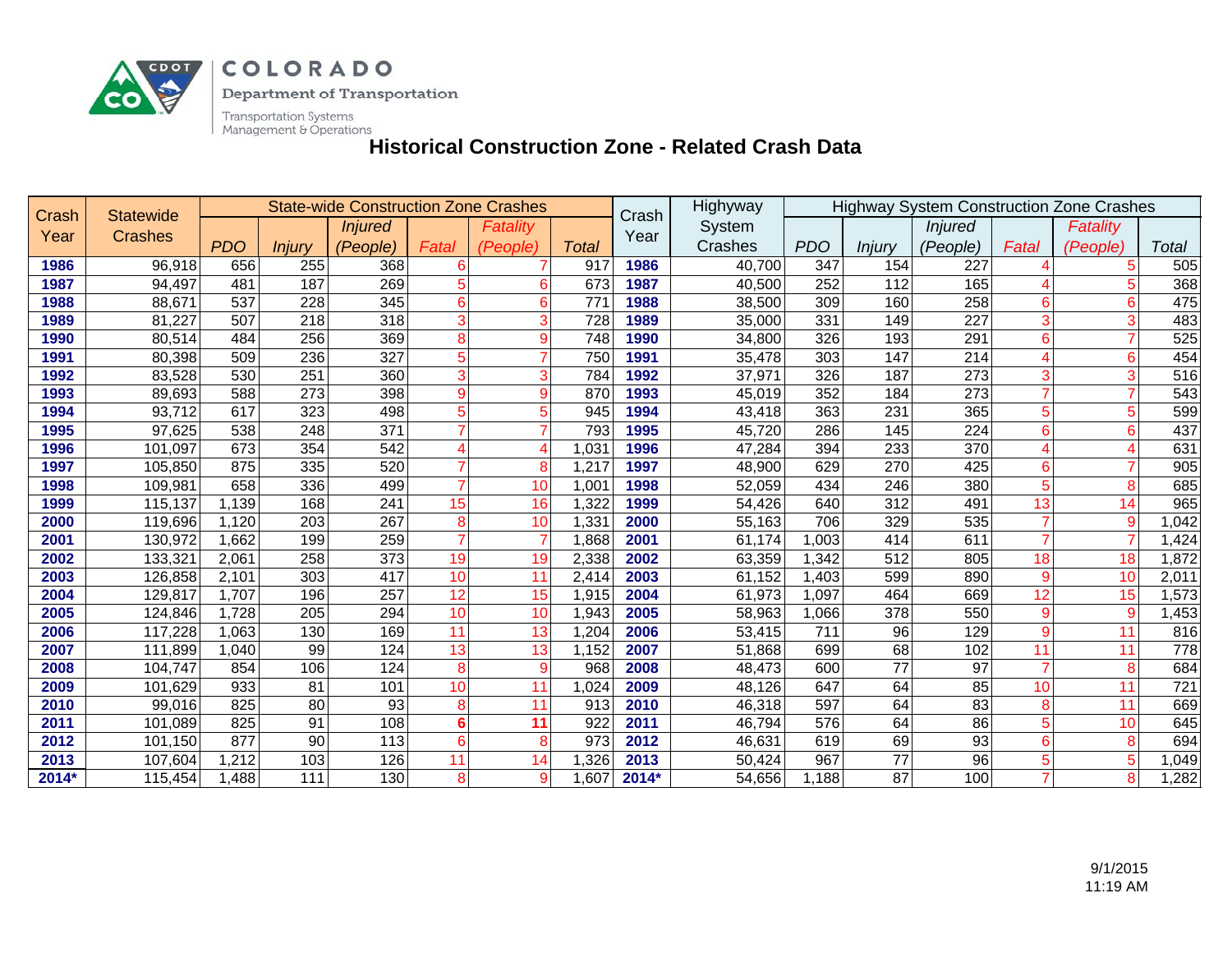

**COLORADO** 

Department of Transportation

**Transportation Systems** Management & Operations

## **Historical Construction Zone - Related Crash Data**